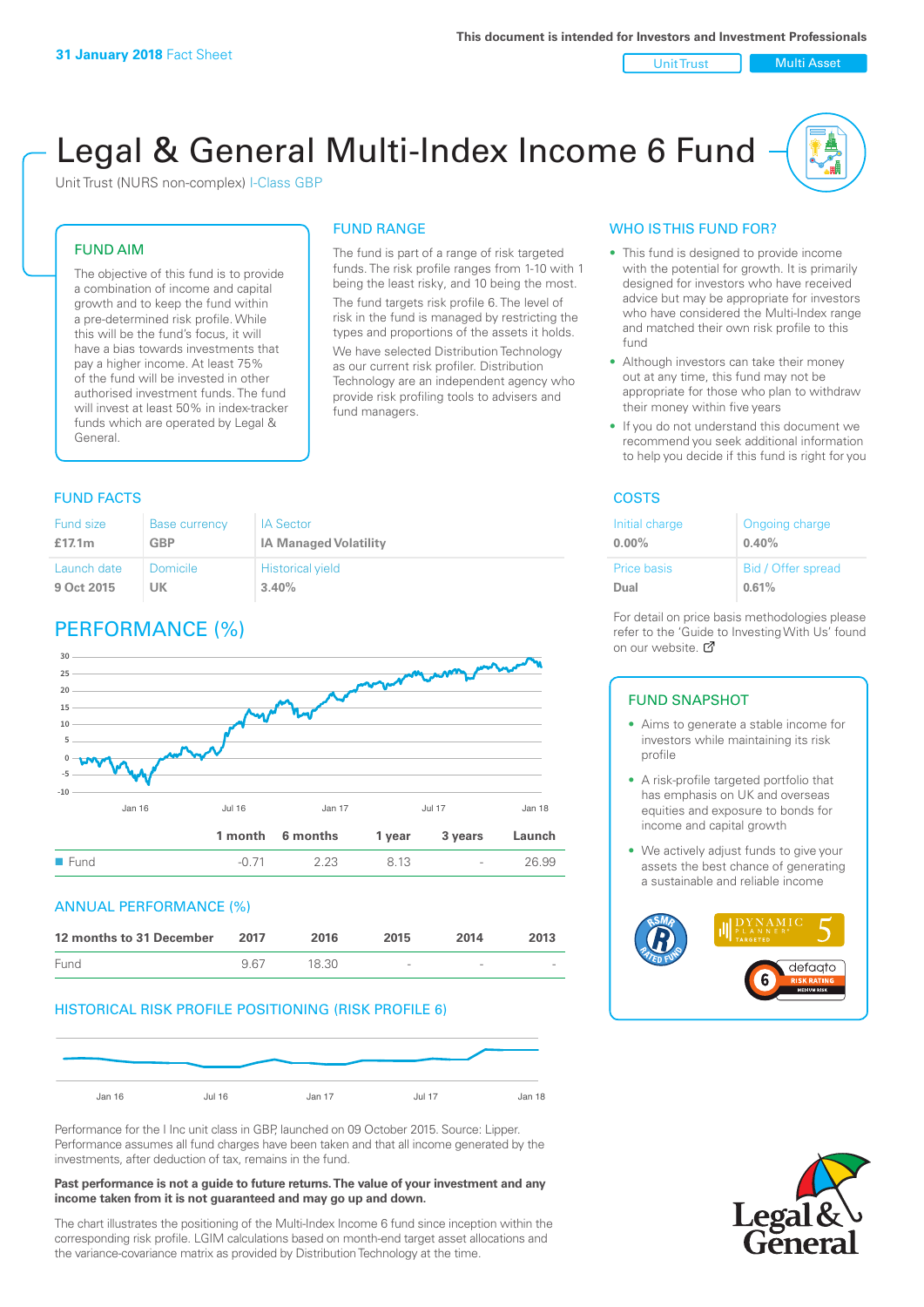# Legal & General Multi-Index Income 6 Fund

Unit Trust (NURS non-complex) I-Class GBP

## PORTFOLIO BREAKDOWN

All data source LGIM unless otherwise stated. Totals may not sum due to rounding.





#### FUND MANAGERS

The fund managers have responsibility for managing the multi-index fund range. They are part of the Multi-Asset Funds (MAF) team in LGIM. This team focuses on designing and managing multi-asset funds that are tailored to match the specific objectives of various client types. The team sits within a wider Asset Allocation team which combines both depth of experience with a broad range of expertise from different fields, including fund management, investment consulting and risk management roles.

# TOP 10 HOLDINGS (%)

| <b>L&amp;G UK Index Trust</b>                                    | 9.9 |
|------------------------------------------------------------------|-----|
| L&G Emerging Markets Government Bond (Local Currency) Index Fund | 7.8 |
| iShares UK Dividend UCITS ETF                                    | 7.4 |
| L&G Emerging Markets Government Bond (US\$) Index Fund           | 7.3 |
| L&G US Index Trust                                               | 7.1 |
| <b>L&amp;G Pacific Index Trust</b>                               | 6.5 |
| L&G High Income Trust                                            | 6.4 |
| L&G European Index Trust                                         | 6.0 |
| <b>LGIM Global Corporate Bond Fund</b>                           | 5.0 |
| <b>LGIM Sterling Liquidity Fund Class 1</b>                      | 4.6 |